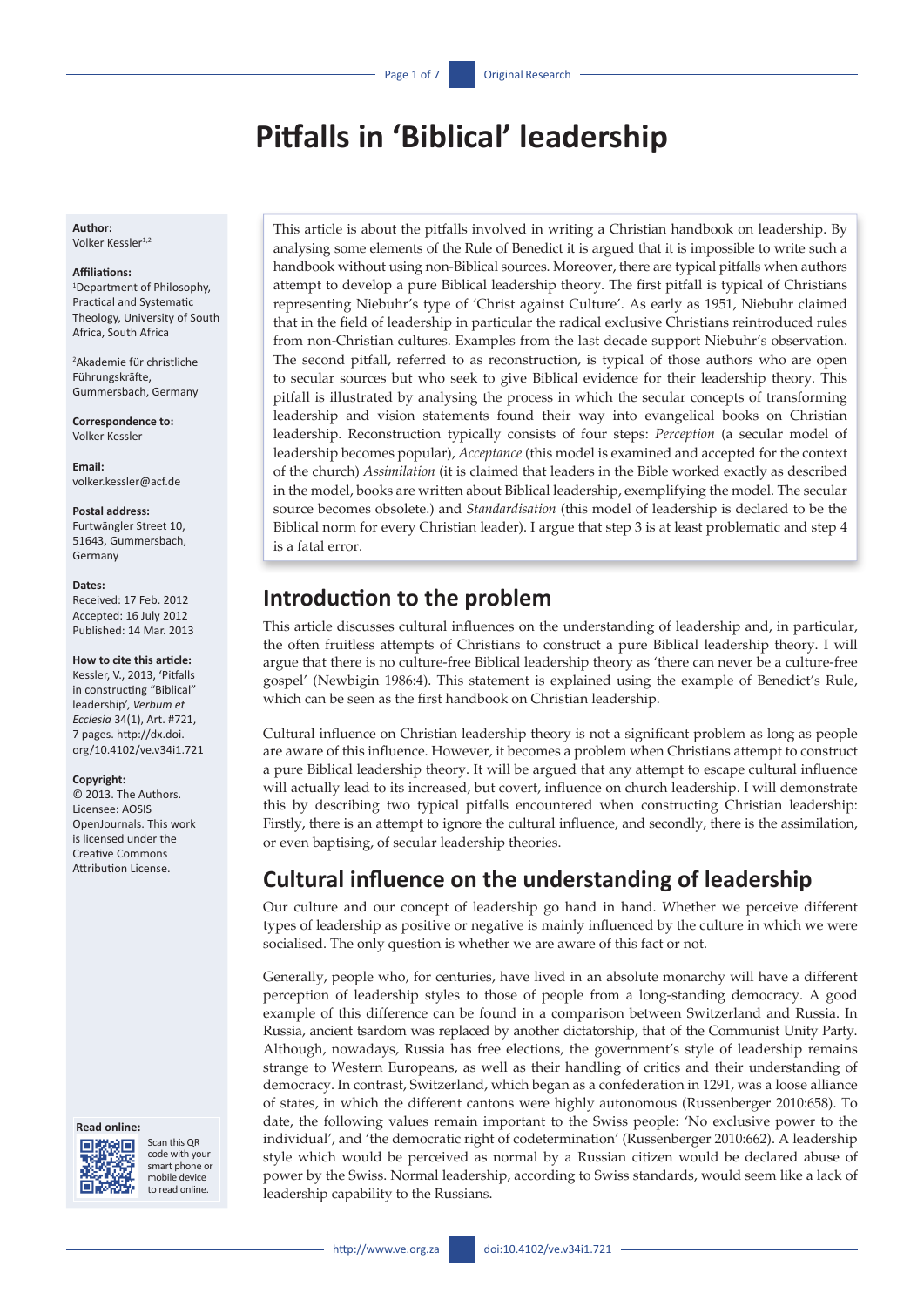These cultural differences become problematic whenever one society believes that their own culture of leadership is the only true one, or when religious groups consider their leadership culture to be God-given. Many dictatorships are and were justified through religion, with the leader being seen as God or, at least, divine. However, this absolute view can also occur in a democratic constitution, as happened during the euphoria in New England after the colonists there had freed themselves from the English throne and saw their chance to come under the true reign of the Lord:

Lyman Beecher tends to identify the moral law of God with the law of New England Puritanism and the latter with the law of the United States: 'Our own republic [he declares] in its Constitution and laws is of heavenly origin. It was not borrowed from Greece or Rome, but from the Bible. … It was God that gave these elementary principles to our forefathers, as the 'pillar of fire by night, and the cloud by day,' for their guidance.' (Niebuhr 1988:174)

If a certain leadership culture is justified by religion and seen as the only truth, any questioning of this type of leadership is condemned and viewed as sacrilege and a lack of faith. For this reason, it is always problematic to 'baptise' any philosophy of leadership.

Sometimes, however, people regard the kind of leadership that they have experienced as wrong or morally reprehensible, in which case they strive for the opposite, at least in theory. In reality their style of leadership is often closer to the rejected, or even detested, style than they would like to admit. Many a father has criticised his father's parenting style not realising that he is not that different in the end.

It is somewhat ironic that it is exactly those groups of believers who verbally distinguish themselves most distinctly from the culture they live in, who often copy the leadership patterns exemplified in that culture to a great extent. They teach Romans 12:2, 'Do not conform to the pattern of this world', but their leadership is like the worldly leadership in their culture.

### **Following in Niebuhr's footsteps**

This phenomenon has been mentioned by H. Richard Niebuhr in his famous book *Christ and Culture.* Published in 1951, this book has become a theological classic (Marty in Niebuhr 2001:xiii). Niebuhr's comment on leadership culture has inspired me to undertake further research on the topic.

Concerning the attitudes of Christians towards their culture, Niebuhr distinguishes five types and gives a number of examples of people who represent these types. The following Table 1 gives an overview of Niebuhr's classification (2001:xliii–lv):

According to Gustavson (in Niebuhr 2001:xxvi), these five categories can be understood in a similar way to Max Weber's ideal types. Thus, this differentiation is not meant to be a taxonomy of Christian authors (2001:xxix). For example, Niebuhr sees Augustine as the great representative of the conversionist type but also recognises other approaches in his thinking (2001:xxix).

The most radical rejection of culture is found in the position 'Christ against culture' (pp. 45–82), according to which any kind of culture is seen as negative, or even diabolical. Niebuhr (2001) identifies this type in 1 John (p. 47), in Tertullian (p. 51–55) and in Tolstoy (p. 56–65). Furthermore, he explains why, at the end of the day, it is impossible to live an attitude of 'Christ against culture':

Man not only speaks but thinks with the aid of the language of the culture. … He cannot dismiss the philosophy and science of his society as though they were external to him: they are in him – though in different forms from those in which they appear in the leaders of the culture. … If Christians do not come to Christ with the language, thought patterns, the moral disciplines of Judaism, they come with those of Rome; if not with those of Rome, then with those of Germany, England, Russia, America, India, or China. Hence the radical Christians are always making use of the culture, or parts of the culture, which ostensibly they reject. (Niebuhr 2001:69)

Even the most exclusive Christians use parts of the culture they reject wholeheartedly. This is a general observation. Niebuhr (2001), however, claims that this phenomenon is especially valid in the field of leadership, which is a very interesting observation:

In his effort to be obedient to Christ, the radical Christian therefore reintroduces ideas and rules from non-Christian culture in two areas: in the government of the withdrawn Christian community, and in the regulation of Christian conduct toward the world outside.  $(p. 71)^1$ 

This is how the dilemma emerges: There is a group of people that wants to retreat from the 'evil' world in order to concentrate on Christ. When enough people follow this path a religious community is born. Next, the practical question arises: how will this religious community be led and administered? Most probably, they will look for the answer in the Bible. And, of course, the Bible contains some references to and guidelines on leadership (e.g. Mt 20:26; Heb 13:17; 1 Pt 5:1–3). However, the Bible does not provide answers for every eventuality. To achieve a handbook on Christian leadership one has to use other sources or culturally influenced wisdom.

## **Example: the Rule of Benedict**

The best known and oldest Christian guide to leadership is the *Regula Benedicti* (hereafter referred to as 'RB'), which

1.I am grateful to Ulrich Neuenhausen and Matthias Mack, of Forum Wiedenest, Germany, for directing my attention to this quote.

**TABLE 1:** Niebuhr's types.

| <b>Type</b> | Niebuhr's types            |                                   |                                               |
|-------------|----------------------------|-----------------------------------|-----------------------------------------------|
|             | Attitude towards culture   | Christ vs culture                 | Representatives                               |
| New law     | radical                    | Christ against culture            | John, Tertullian, Tolstoy                     |
| Median      | dualistic or oscillatory   | Christ and culture in paradox     | Paul, Martin Luther, Kierkegaard              |
|             | conversionist              | Christ the transformer of culture | Augustine, Jean Calvin                        |
|             | synthetic or architectonic | Christ above culture              | Justin, Clement of Alexandria, Thomas Aguinas |
| Natural law | accommodationist           | Christ of culture                 | Gnosticism, Abelard, Culture-Protestantism    |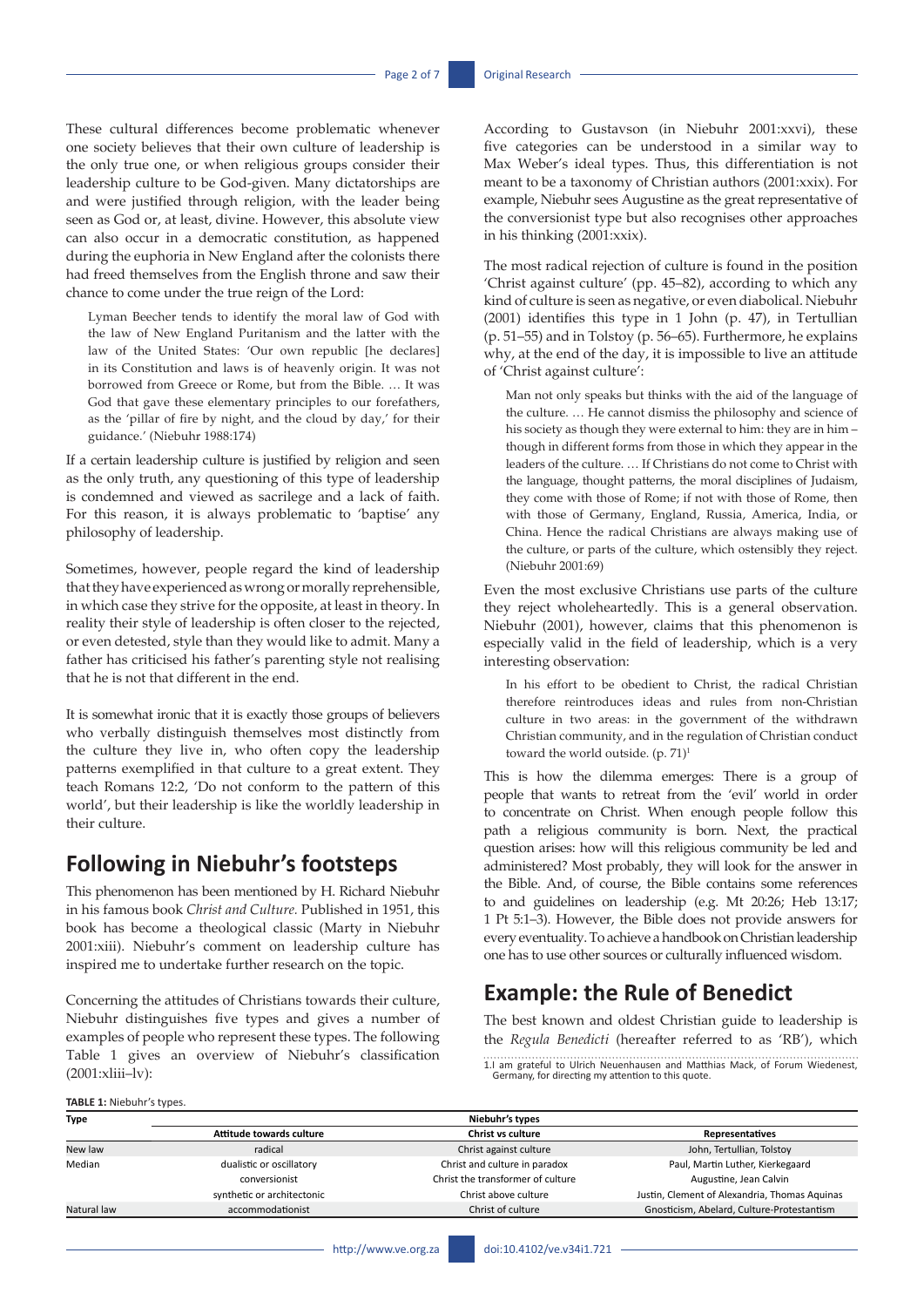was written for the monastery Monte Cassino (founded in 529 AD). This rule has greatly influenced the monasteries of the Latin church. Recently, the Rule of Benedict has also been rediscovered for the management of secular enterprises (see Grün 1999; Gehra 2009:26; Benedikt for Management 2011).

According to Gehra (2009:94) the Bible is the foundation of the community created by Benedict. The RB is seen as a concretisation of the Bible (Gehra 2009:94) that directs the monks in the way in which to build up their community and to administer it. Niebuhr (2001) writes the following about the emergence of the RB:

Benedict of Nursia seeks Scriptural foundation for all his regulations and counsels; but the New Testament does not suffice him, nor does the Bible as a whole; and he must find, in old reflections on human experience in social life, rules by means of which to govern the new community. The spirit in which both Scriptural and non-Scriptural regulations are presented also shows how impossible it is to be only a Christian without reference to culture. (p. 72)

In some respects, definitely not all, Benedict's handbook on leadership is brilliant and impressive, especially for its time. *However, it is simply impossible to deduce such a handbook solely from the Bible*.

I would like to support this view by giving some examples. Wisely, Benedict broaches the issue of how to deal with the fault and misconduct of functionaries:

Chapter 21: On the Deans of the Monastery 5. If any of these deans should become inflated with pride and found deserving of censure, let him be corrected once, and again, and *a third time*. If he will not amend, then let him be deposed 6. and another be put in his place who is worthy of it. (*RB* 21:5–6 *author's emphasis*)

Chapter 65: On the Prior of the Monastery 18. If it should be found that the Prior has serious faults, or that he is deceived by his exaltation and yields to pride, or if he should be proved to be a despiser of the Holy Rule, let him be admonished verbally *up to four times*. 19. If he fails to amend,

let the correction of regular discipline be applied to him.

20. But if even then he does not reform,

let him be deposed from the office of Prior

and another be appointed in his place who is worthy of it. 21. And if afterwards he is not quiet and obedient in the community,

let him even be expelled from the monastery. (*RB* 65:18–21 *author's emphasis*)

Furthermore, Benedict regulates the procedures to be followed if a monk were to decide to leave the monastery voluntarily:

Chapter 29: Whether Brethren Who Leave the Monastery Should Be Received Again 1. If a brother who through his own fault leaves the monastery should wish to return, let him first promise full reparation for his having gone away; 2. and then let him be received in the lowest place,

as a test of his humility.

3. And if he should leave again, let him be taken back again, *and so a third time*; but he should understand that after this all way of return is denied him. (*RB* 29:1–3 *author's emphasis*)

In both of these cases Benedict gives concrete numbers: three reproaches for the dean, four in the case of the prior and three re-entries for strayed monks, and that is it! The question remains: Why three and four, respectively?

As far as I can see, it is not possible to base these numbers solely on the Bible. In Matthew 18:22 Jesus talks about 'seventy-seven',<sup>2</sup> which is significantly more than three. In Titus 3:10 a contentious person 'should be allowed a second warning; after that, have nothing more to do with him', thus one warning less than in RB. Actually, Matthew 18:15–18 uses the number 'three'; however, in this passage the number of conversations is not as important as the fact that the number of people involved increases (first one, then two or three, then the whole congregation).

Of course, the RB contains more important passages than just those concerning the numbers 'three' and 'four'. Nonetheless, this small detail reveals the dilemma when attempting to create a Christian handbook on leadership. In practice, however, the concrete numbers are definitely helpful. I assume that the numbers three and four were a wise choice for the Benedictine context; note that Benedict even makes a wise distinction between the dean and the superior prior. Nevertheless, it should be stated that these concrete numbers cannot be deduced from Biblical passages; Benedict had to rely on further sources or practical experience.

### **Two common pitfalls**

How does an author of a Christian handbook on leadership fill the gaps not covered in the Bible? For Christians with a liberal perspective on the application of the Bible, this does not present a problem as they can refer to other sources such as sociology or psychology. They would name these sources and show no inner conflict when using these insights, sometimes even elevating them above the insights given in scripture.

It is indeed a challenge for those Christians wanting to live as Bible-oriented a life as possible. They will always look for Biblical evidence. In the following sections this process is described. Accordingly, I will identify two typical pitfalls that arise during the search for a Biblical foundation for regulations on leadership.

#### **Pitfall 1: 'Christ against Culture'**

This pitfall occurs frequently in Christian groups of the type 'Christ against Culture'. Their underlying idea is that the Bible is enough and nothing else should to be taken into consideration. Their motto is 'I read the Bible only'. People 2.Or even 'seventy times seven', both translations are possible.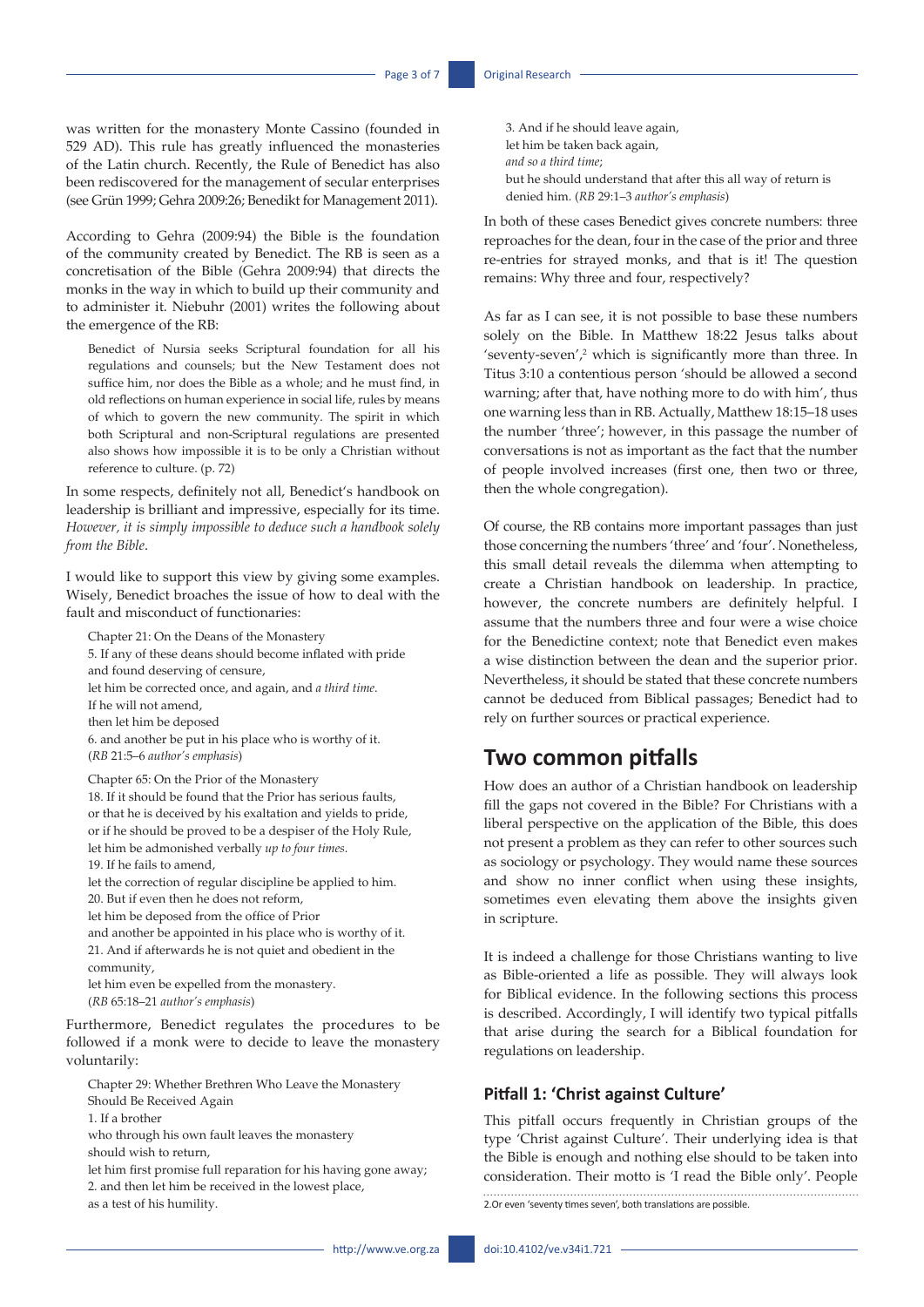from this group will fill the gaps in the leadership handbook with experience. This experience is, however, significantly influenced by the culture in which they live. Thus, Christians take on parts of the leadership culture that have proven to be helpful in their jobs and their life. For the reason that they do not reflect on their own culture, because it is not worth spending time on such secular things, they are often unaware of the cultural influence on their leadership.

Two examples should help to illustrate this type of pitfall. One is chosen from the West and the other from the East. The majority of the German-Russian churches are obviously culture-critical in their theology. Although I value these churches highly and enjoy working with them, as their dedication to the kingdom of God is enormous, their style of leadership can be described as autocratic, and is usually focused on one person. The German-Russian fellow believers would not admit to a connection between their style of leadership and the culture of leadership prevalent during the era of tsardom or the period of communism, but would rather justify this style by citing Hebrews 13:17 ('Obey your leaders and submit to them'). Nonetheless, I would argue that Russian history is recognisable in the leadership style of these churches.

During a conference that took place in Hungary in 2005, I gave a talk about McGregor's theories of leadership (Theory X and Theory Y). The next speaker was not particularly enthusiastic about secular leadership literature and wanted to deduce leadership principles directly from Paul's writings. He laid his emphasis on the importance of encouragement and empowerment, which is something I can fully agree with. However, when I mentioned that these aspects are in accordance with the principles of Theory Y, he denied this fiercely, stating that his ideas had nothing to do with Theory Y and were solely influenced by the Bible. This speaker was from the United States and he seemed not to have noticed the extent to which his culture has influenced his own interpretation of the Bible. The audience, however, was very aware of how greatly his 'Biblical' ideas had been influenced by the American leadership culture, because the majority of the audience was from Eastern Europe and was, thus, acquainted with a different culture of leadership.

As with everyone, I myself have these blind spots. I am 'typically German' in my style of leadership, as a Polish theologian once told me a few years ago, and I have to agree. These blind spots can only be detected by a dialogue with other cultures.

#### **Pitfall 2: Reconstruction**

This pitfall<sup>3</sup> is typical for groups who are Bible-oriented, but who have a closer relationship with secular sciences than is found in the 'Christ against Culture' type. When analysing these sciences, this type not only ensures that the ideas do not contradict Biblical principles; it actually attempts to find

3.The term 'reconstruction' is taken from Herbst (n.d.:2) who uses it to refer to a certain kind of Christian counselling.

the ideas in the Scripture itself. Michael Herbst, professor of Practical Theology in Greifswald, Germany, describes this approach as follows:

Basically, I can develop a scientific psychology based directly on the Bible […] this means that psychology as the secular science is just a heuristic aid, providing insights that are fully enfolded when rediscovered in the Bible. If we read the Bible for what it is, we would not need mundane psychology any more. (translated from Herbst n.d.:2)

A similar process can be detected in some Christian leadership literature. Secular literature about leadership is read, then liked, and then rediscovered in the Bible.

Wilhelm Wessels, Old Testament professor at the University of South Africa, draws a similar conclusion in his analysis of Christian leadership authors: 'They will allow room for being enriched by secular leadership literature, but also express the conviction that sufficient knowledge is already in the Bible and has only to be detected and made explicit' (Wessels 2003:173).

### **Example: visionary leadership**

The process of reconstruction becomes clear when observing the use of the concept of 'visionary leadership' in evangelical literature and presentations on leadership today. The idea of visionary leadership was promoted in management literature in terms of the concept of 'transforming leadership'. The popularisation of this concept will be described in the following sections (see Chemers 1997:78–93; Neuberger 2002:142–221).

Two publications by House (1977) and Burns (1978) were the starting point for much research and literature on transforming leadership (Chemers 1997:82, Dörr 2008:12). According to Chemers (1997:82), three popular books were responsible for the spread of this concept, one of these was the book *Leaders: The strategies for taking charge* by Bennis and Nanus (1985). These authors interviewed 90 managers and deduced four key strategies for successful leadership (Bennis and Nanus 1985:28). Although it seems as if these strategies were discovered by empirical research, it is also possible that the leadership paradigm used by the interviewers influenced the results. In any case, Bennis and Nanus (1985:17) pay tribute to the concept of transforming leadership*,* 'the work of James MacGregor Burns and especially want to note his contributions to our work'. Today, transforming leadership is considered *the* leadership model of the future (see, for example, the discussions at the leadership conference Lancaster 2005).

This concept has had a great impact on evangelical leadership literature. In 1991 the evangelical author Leighton Ford (brother-in-law to Billy Graham) wrote a book about Jesus' leadership style in the first century, and titled it *Transforming leadership: Jesus' way of creating vision, shaping values & empowering change* (Ford 1991). Ford mentions that his book is inspired by the two leadership experts Burns and Bennis (Ford 1991:21–22; 26–27). His subtitle suggests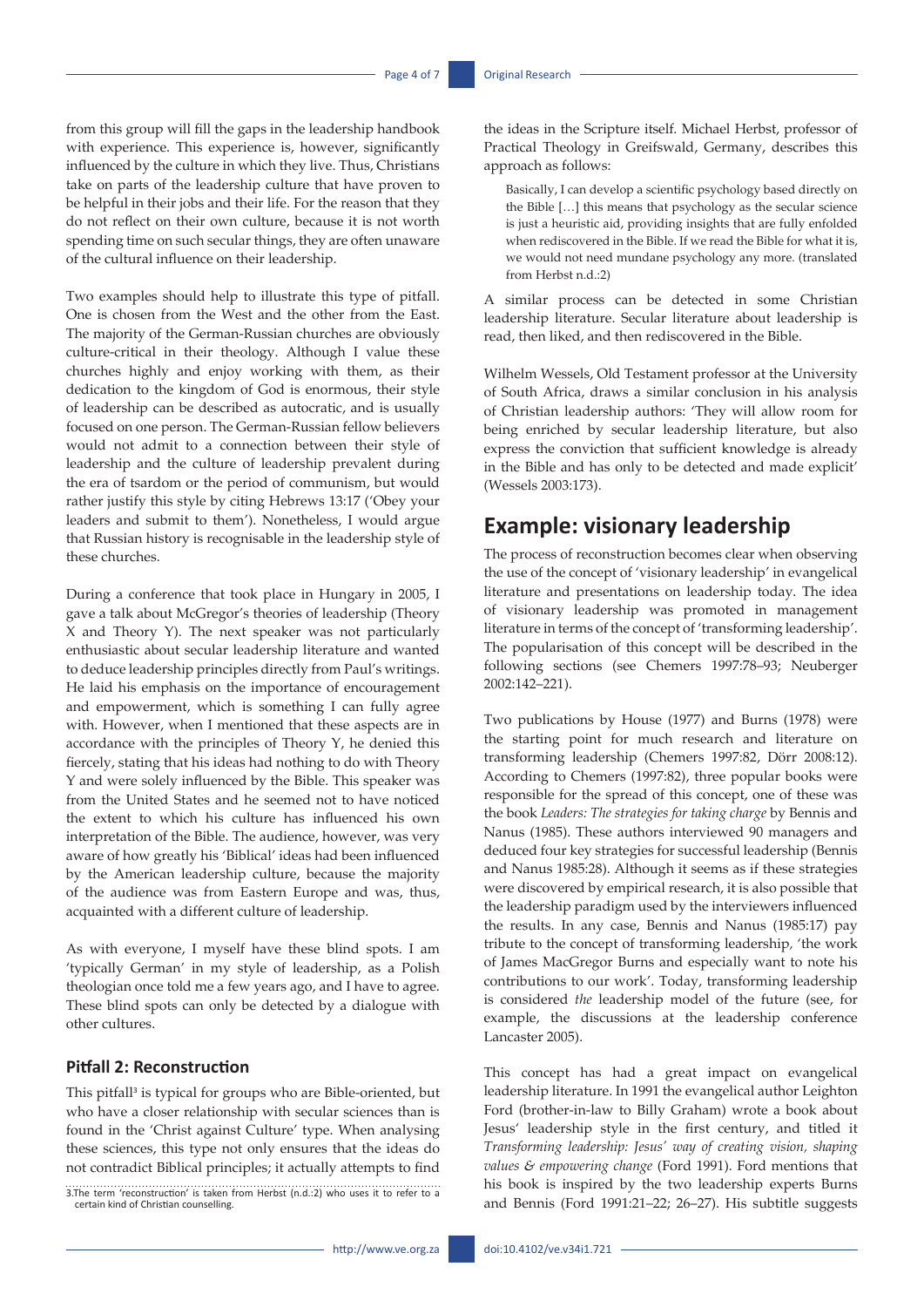that Jesus' leadership style is identical to the transformingleadership model of Burns and Bennis. And this is exactly Ford's opinion. Ford describes a dialogue where another person declared that he thinks Jesus was the greatest leader of all time:

Later I thought of his answer in terms of Bennis' key strategies. Who had greater visions than Jesus? Who knew better how to communicate with his followers … ? Who was more trustworthy, credibly positioned and believable than Jesus? And who has ever been able to empower others more than he, through his own wonderful self-knowledge and the total positive giving of himself? (Ford 1991:27)

In other words, according to Ford, Jesus used the four key strategies described by Bennis and Nanus (1985) better than any manager. Thus, these strategies and the concept of transforming leadership underwent a Christian baptism! Consequently, the books by Burns, Bennis and others have become obsolete. The reasoning is as follows: Their books have helped us to understand how Jesus led, and now that we have understood this, the only source we need is the Bible when looking for the right leadership style.

A similar process happened in relation to the term 'vision', a concept with great importance for transforming leadership. Yukl (in Neuberger 2002:205) maintains that the first step of a transforming leader is to create a clear and motivating vision. This notion was made even more popular by Bennis and Nanus (1985:87) because their first key strategy is 'attention through vision'. It therefore follows that visionary leadership or leading with a vision is a very popular concept today.

Neuberger (2002:205) points out the irony that every manager nowadays is expected to have a vision, whilst this used to be seen as madness or a sign of abstraction, and something opposing the idea of a gifted leader. Public opinion changes quickly! In 1980 the German chancellor Helmut Schmidt stated publically during the election campaign that 'whoever has visions should see the doctor' (Schmidt 2009), and he was re-elected nonetheless. Today, if a leader is not able to show that he has a vision for the company, or even the church, his ability to lead is questioned.

Naturally, the term 'vision' also emerged in evangelical literature on leadership and church development. One of the most important theologians of the evangelical movement in the 20th century, the Briton John Stott, published the work *Issues facing christians today* (1999) in 1984. After 400 pages, his conclusion is a 'call for Christian Leadership' (pp. 421–435). Here he names five important features of an empowered leader. The first is identical to the first key strategy named by Bennis and Nanus (1992):4 Vision! Stott begins his explanation with Biblical (pseudo)-support:

'Where there is no vision, the people perish' is a proverb from the King James' Version of the Bible, which has passed into common usage. And although it is almost certainly a mistranslation of the Hebrew, it is nonetheless a true statement. (Stott 1999:422)

4.I assume that these two books were written independently of each other. When Stott published his book in 1984, Bennis' book had not yet been released but Bennis and Nanus had started to conduct the interviews. Another unknown factor is whether or not the American leadership expert Bennis even knew about the British evangelical author Stott

In a footnote Stott (1999:477) mentions that Proverbs 29:18 actually means divine revelation.5 Stott (1999:423) uses 'vision' as meaning 'goal', 'manifest', or 'strategy'. He does not give a source for this classification, but remains vague: 'Management experts tell us we must set both long-term and short-term goals' (1999:423).

Stott (1999:424) uses passages from the Bible describing three different visions: Moses' vision of the promised land, Nehemia's vision of the new wall around Jerusalem (Neh 2:12.17.18) and Paul's vision of a church without division between Jews and heathens (Eph 2:11–3,13).

In the same manner, Bill Hybels (2002), the well-known leader of the Willow Creek Community Church, in his book *Courageous Leadership*, gives vision first place on the list of characteristics leaders should have: 'A leader's most potent weapon: the power of vision' (Hybels 2002:29). He also refers to Proverbs 29:18 and equates prophetic revelation and vision (p. 31). The only other Biblical passage (beside many examples from politics and church history) quoted by Hybels is Acts 20:24 (2002:36), in which Paul describes his own vision for his life. Hybels defines vision as a 'picture of the future that produces passion' (2002:32).

It is refreshing that Hybels (2002) distances himself from the nit-picking and time-intensive technical distinction of some strategy specialists:

One more piece of counsel about going public with the vision: Keep it simple. […] These days so much is being written about the technical distinctions between vision, mission, and purpose that some leaders feel compelled to have separate statements for each. For years, we too attempted to make these distinctions. But in the end, I think it produced more confusion than clarity in our congregation. People would say, 'What's our vision? Oh, I thought that's our purpose. No that was our mission. I give up!' (p. 44)

Andy Stanley, another well-known evangelical pastor in the United States, even created a tool for developing a vision, *Visioneering* (Stanley 1999), thus, using a new term which came up to describe the 'engineering of a vision'.

Laurie Beth Jones is another author from the United States, who sees Jesus as an example for visionary management (Jones 1998). At first glance Jones' language looks very evangelical. She quotes much of Scripture and owns a firm called 'Jesus, CEO'. Nonetheless, Jones has distanced herself from basic evangelical positions.6

In church praxis the emphasis on vision is often combined with the misinterpretation of Proverbs 29:18 'Where there is no vision, the people perish' (KJV), which was mentioned

<sup>5.</sup>See Pohlman (2011) for a detailed explanation on Proverbs 29:18.

<sup>6.</sup>In Jones (1998) one can see how she bends Jesus to fit her strategy. Although she emphasises that he remained faithful to his mission (1998:31), she does not explain what his mission was, namely to take away the sins of the world as the Lamb of God (e.g. Jn 1:29). She lists 136 Bible passages (1998:319-322) but none of them refer to<br>his death on the cross. Perhaps this fact does not fit the image she is attempting to<br>create, for she explains that in her opinion man i Jones has obviously separated herself from her Presbyterian and Methodist roots (1998:318).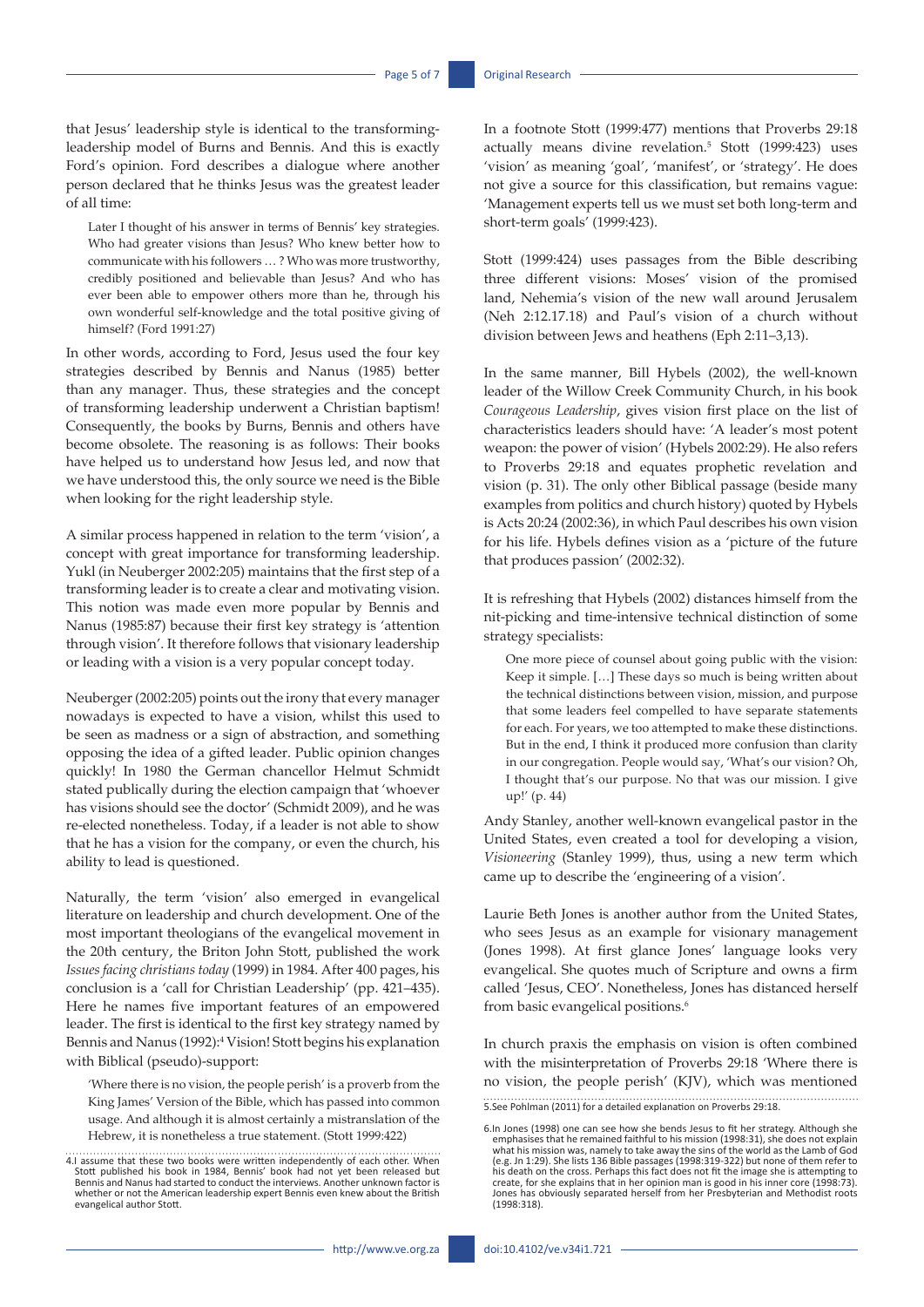before. I share the same experience in German churches that Pohlman (2011:120) obviously had in South Africa: 'I have heard motivational speakers suggesting repeatedly that this verse is referring to the importance of creating a 'Vision Statement' for an organization.'

It is a remarkable change, whilst a few decades ago many churches believed vision to be a symptom of sickness or spiritual aberrance, today vision is the pivot in church development. The motto used to be, 'Those with visions should see a doctor', whereas now it is 'Those without visions cannot be Christian leaders'. It is strange that the church survived 2000 years without making the detailed vision statements modern strategy developers tend to formulate.

Actually, I believe it to be positive, when churches and Christian organisations formulate their visions, and answer the question: What is our church supposed to look like in ten years? A vision statement of this sort can be immensely helpful.

But I challenge the view that a vision statement is a must for a church to be sustainable.7 Whenever visions are mentioned in scripture, they mean divine revelations like Peter's famous vision (Ac 14:10–17), which has been of high importance for church history. If vision is seen as the superior category, meaning 'goals' or 'strategies', there are, of course, many examples to be found within the Bible. The apostle Paul was obviously a strategist with ambitious goals. His goals were sometimes very general (e.g. 'to testify to the gospel of the grace of God' [Ac 20:24]), and sometimes very specific (e.g. 'I would like to visit Spain via Rome', see Rm 15:24). However, this is not enough evidence to conclude that the Bible requires leaders to create precise vision statements. It is hard to imagine that the apostles Paul, Peter or Barnabas sat down to describe in detail what their churches would look like in ten years' time, in terms of the number of members and pastors and so on. Too many things were happening and changing for that to make sense. Planning church development is almost impossible during turbulent times, let alone in times of massive persecution.

# **On the reconstruction of 'Biblical leadership'**

The example of 'leading with vision' shows that the reconstruction of Biblical leadership typically occurs in four steps: perception, acceptance, assimilation and standardisation:

- 1*. Perception*: A secular model of leadership becomes popular.
- 2*. Acceptance*: This model is examined, parallels with the Bible are determined and it is pronounced useful in the context of the church.
- 3*. Assimilation*: It is claimed that leaders in the Bible worked exactly as described in the model. Books are written about 'Biblical leadership', exemplifying the model. The

7. Concerning this question, my presentations and articles have changed. In 2000 I<br>stated the advantages of leadership with vision/goals (e.g. Kessler 2000), whilst<br>today I reject the demand for vision statements in church

original, secular sources for this model of leadership become obsolete.

4*. Standardisation*: Following the realisation that this is the way leadership worked in scripture, this model of leadership is declared to be the Biblical norm. It is stated that this model must be applied in order to be a truly good Christian leader.

I would argue that the steps of perception and acceptance (point 1 and point 2) are reasonable and even desirable. It is important to learn from other sciences and it is necessary to check the insights in the light of the Bible (Kessler 2004:35–75).8

Step three is where these steps become problematic, because reading the Bible is always subjective, and tainted by our cultural background. This causes us to emphasise certain passages whilst we overlook others. The urge to justify a certain leadership model by using Scripture holds the inherent danger of bending either the Bible passages or the leadership model in order to make them congruent.

The step of standardisation, step four, is fatal. As a result of the sources having been forgotten, the management model that has recently been published is declared to be *the* Biblical model. The fact that management theories are very shortlived is completely ignored.

### **Conclusion**

The 'Christ against Culture' Christian says, 'No!', to any kind of secular knowledge about leadership. In the end, however, this knowledge is applied subconsciously, because the Christian author or teacher is also influenced by the culture she or he lives in. The reconstructivist says, 'Yes, it may be applied if it can be found in the Bible'. However, this possibility leads to the assimilation and eventually the standardisation in the form of, 'You must apply this model'. In this article, I used examples to illustrate that the a leader's own worldview, as well as his or her biography, influences his or her choices and hermeneutic approaches used to apply the passages from the Bible to leadership concepts.

I would like to propose a dialogue with the other sciences as follows:

- 1. The Bible is not a handbook on leadership. For this reason, everyone who is in a leadership position must use further sources.
- 2. Christian leaders should be knowledgeable in the fields of management theory, sociology and psychology. On the one hand, it helps them understand and reflect on their own culture. On the other hand, church leaders can also learn from the wisdom detected by people outside of the church.
- 3. Leaders should check which leadership models are applicable within the Biblical framework (theology, Christology, pneumatology, anthropology, and ecclesiology) and can be of help in the context of church leadership.

<sup>8.</sup>In my dissertation, I argued why it is justifiable to use insights from secular sciences in church leadership (Kessler 2004:35–75).